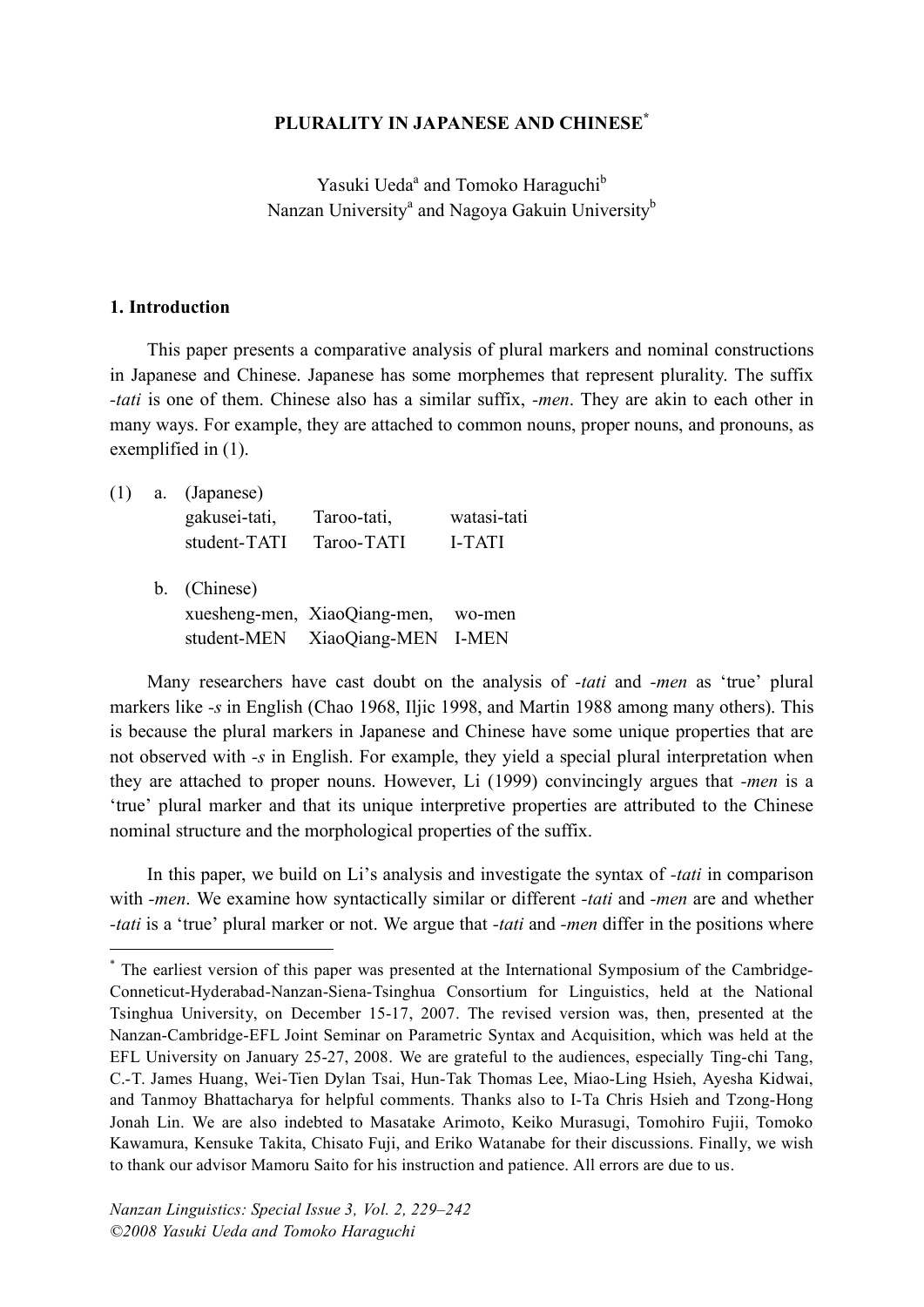they are generated and in the way they are attached to their hosts. Further, we argue that there are two distinct *-tati*s and that one of them is a 'true' plural marker. Along with the plural markers, we also discuss nominal structures in Japanese and Chinese. We show that one of the differences between *-tati* and *-men* can be well accounted for if we assume that Chinese and Japanese differ in the positions of a classifier projection (henceforce CLP).

This paper is organized as follows. Section 2 reviews Li's (1999) analysis of *-men* and Chinese nominal constructions. Then, we discuss the syntax of *-tati* in Section 3*.* This section consists of two parts. In the first subsection, we extend Li's analysis of Chinese nominal construction to Japanese noun phrases. Then, we introduce Saito, Lin, and Murasugi's (2006) analysis of prenominal CLP in Japanese as an NP adjunct. This hypothesis enables us to account for the compatibility of CLP and *-tati* in Japanese. The second subsection discusses the syntax of *-tati*. We first provide some data related to the recursion of *-tati* to argue that there are two *-tati*s. One is generated as the head of NumP, and the other is generated as the head of DP. Finally, we present more data to show that *-tati* and *-men* differ in the way they are suffixed to words. Section 4 contains concluding remarks.

## **2. Chinese Nominal Construction and -MEN**

This section reviews Li's (1999) argument that *-men* can be analyzed as a 'true' plural marker like *-s* in English. Many researchers have cast doubt on the analysis of *-men* as a 'true' plural marker because of its properties that are not observed with plural markers like *-s* (Chao 1968, and Iljic 1998 among many others). For instance, *-men* yields a special plural interpretation when they are attached to proper nouns. Consider the examples in (2).

(2) a. xuesheng-men student-MEN

'the students'

b. XiaoQiang-men XiaoQiang-MEN

'XiaoQiang and his associates'

In (2a), *xuesheng-men* denotes a homogenous set of students just like the pluralized common noun *students* does. In (2b), the proper noun with *-men, XiaoQiang-men* denotes a heterogeneous set of people including *XiaoQiang*. Following Mizuguchi (2004), we call this interpretation the associative interpretation. <sup>1</sup> Another unique property of *-men* is that it cannot occur with a quantity expression when it is attached to a common noun, as in (3).

 $1$  Li calls the special plural interpretation the collective interpretation.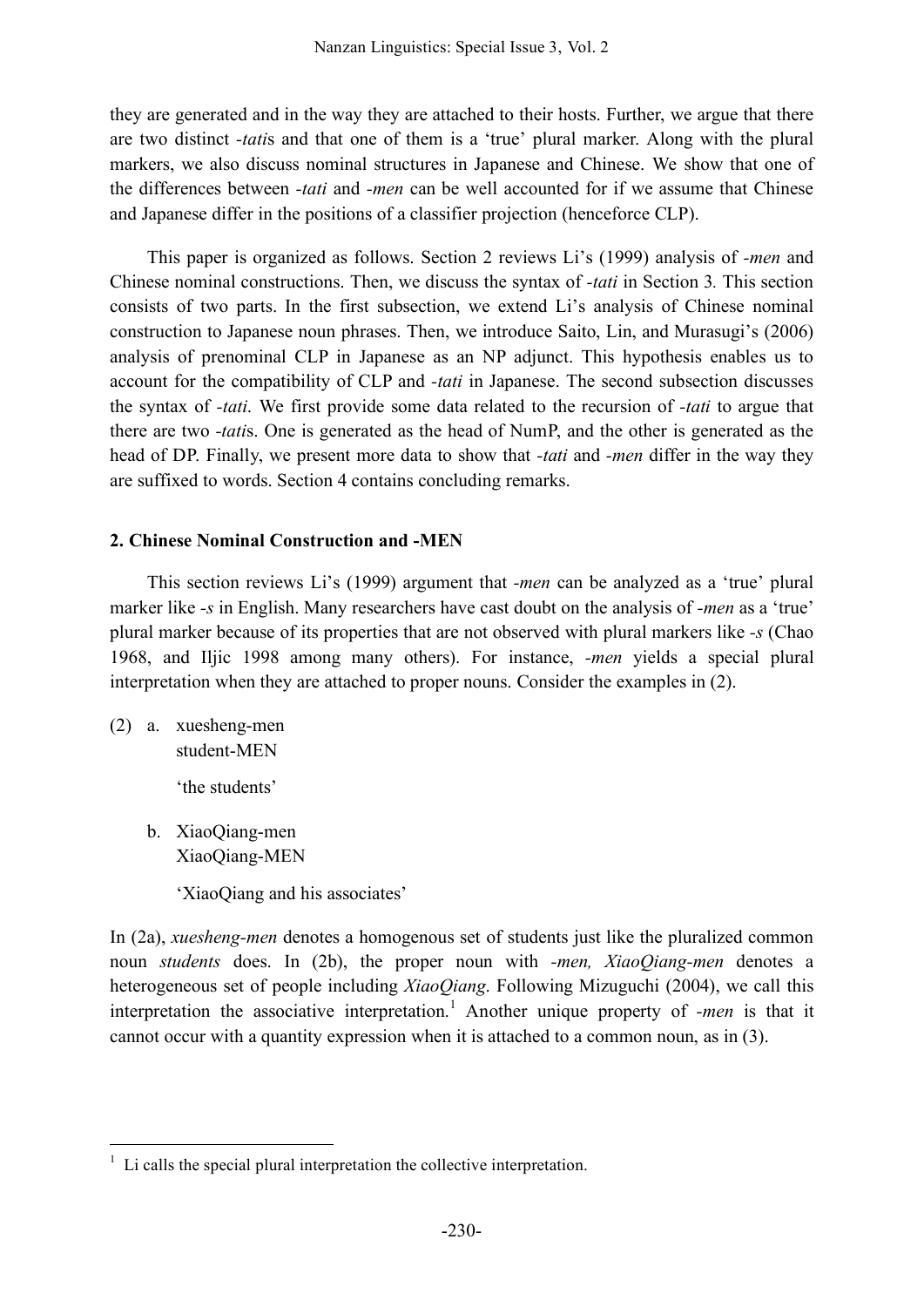(3) \* san-ge xuesheng-men three-CL student-MEN 'three students'

Thus, there are some considerations that argue against analyzing *-men* as a straightforward plural marker. Nevertheless, Li argues that *-men* is a 'true' plural marker. She proposes that the patterns that *-men* exhibits, in contrast with *-s*, can be attributed to the Chinese nominal structure and the morphological properties of *-men*. In her analysis, English and Chinese have essentially the same nominal structure except for the presence of CLP in the latter. DP, NumP, and NP are projected in both languages. In Chinese, however, CLP is projected between NumP and NP when a classifier appears in a noun phrase. Compare the two nominal structures in (4).



Plurality is specified in Num in both English and Chinese. Where the two languages differ is the category on which plurality is realized on the surface. In English, plurality surfaces as *-s* on N. In Chinese, plurality is realized as *-men* on N or D. That is, *-men* can be attached to D as well as to N. This accounts for the existence of the associative interpretation in Chinese.

Let us consider Li's analysis in more detail to see how the plural markers are suffixed to their hosts to yield the plural and/or associative interpretations. In English, common nouns are suffixed with *-s* through N-to-Num movement. Common nouns obligatorily move from N to Num when Num contains *-s*, or the plural feature. The derivation of *students* is illustrated in (5).

(5)

$$
D\n\nNum

\nNum

\nNum

\nNum

\nNum

\nNum

\nNumber

\nNumber

\nStudent

\nStudent

\nOutput

\nDescription:
$$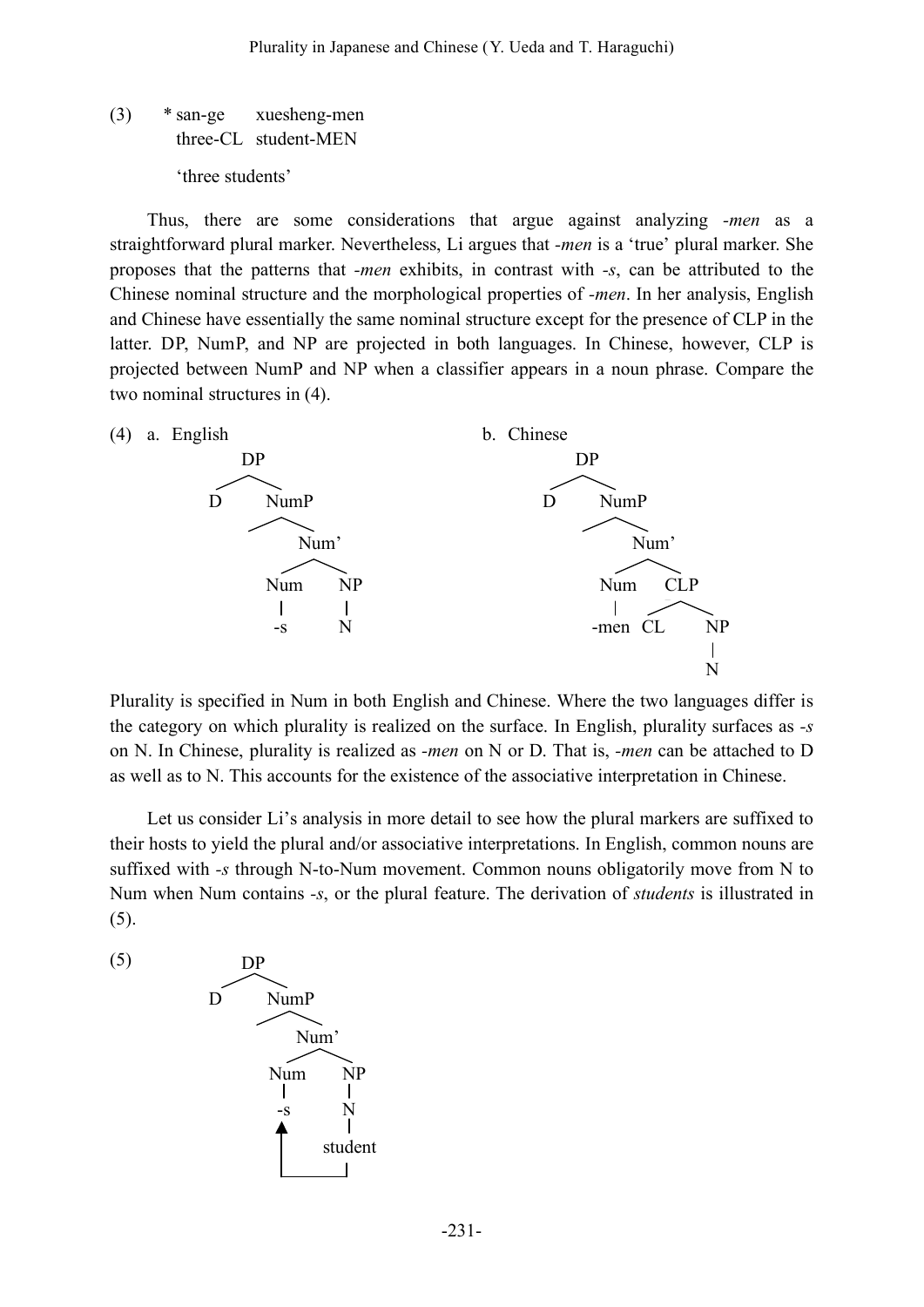Li proposes that in Chinese, common nouns are suffixed with the plural marker through N-to-D movement. <sup>2</sup> The derivation of *xuesheng-men* 'student-men' is shown in (6).



In contrast, proper nouns are suffixed to *-men* through Num-to-D movement of *-men,* or the plural feature. More specifically, proper nouns like *XiaoQiang* are assumed to be basegenerated in D, and *-men* moves from Num to D to be suffixed to proper nouns.

Li's analysis of Chinese noun phrases and *-men* accounts for why a common noun with *-men* cannot be preceded by a quantity expression, yielding the equivalent of 'three students' in English. The relevant example in (3) is repeated in (7).

(7) \* san-ge xuesheng-men three-CL student-MEN

'three students'

Expressions like (7) are out because the affixation of *-men* to a common noun is possible only when N moves up to D through Num. If N moves up to D, then it should precede the numeral because the numeral is generated in the spec of NumP by assumption. The word order in (7) is possible only when N stays in situ, as in (8).

(8)



 <sup>2</sup> The movement to <sup>D</sup> here is motivated by the fact that a common noun with *-men* always receives definite interpretation, another characteristic of *-men* not observed with *-s* in English. See Li (1999) for details.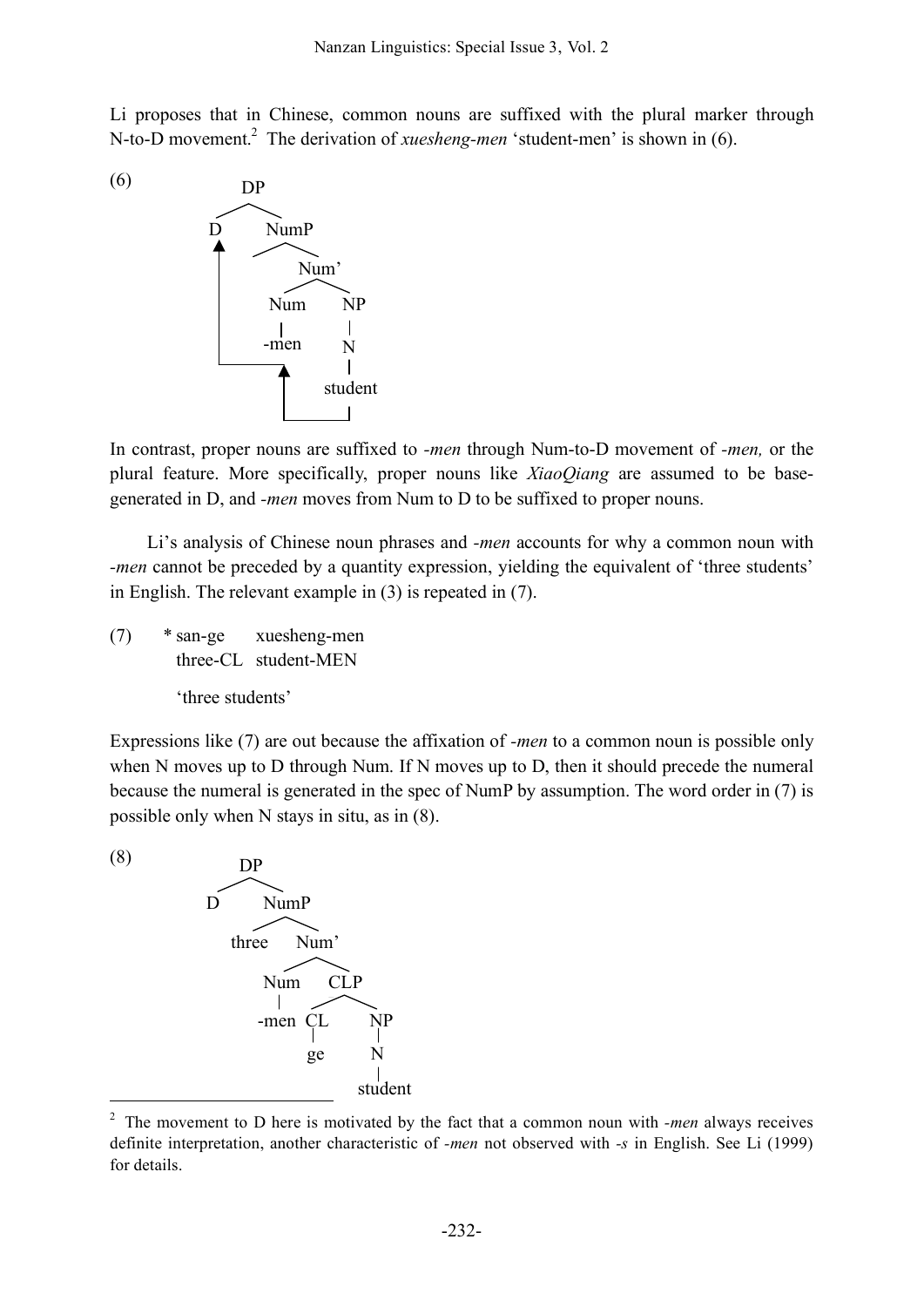In English, on the other hand, quantity expressions can precede plural-marked nouns because N does not have to move further up to D. The word order as in *three students* is obtained when N raises to Num.

Li's analysis of the Chinese nominal constructions with CLP and *-men* accounts for another puzzling fact. In Chinese, quantity expressions can occur after proper nouns with *-men*, as shown in (9a), but cannot follow common nouns with *-men*, in (9b).

- (9) a. XiaoQiang-men san-ge (ren) XiaoQiang-MEN three-CL person 'XiaoQiang (them) three' b.\* xuesheng-men san-ge (ren) student-MEN three-CL person
	- 'three students'

Recall that N raises to D through Num when a common nouns is suffixed with *-men*, and that Num moves to D when *-men* is suffixed to a proper noun. Then, in (9b), *xuesheng* 'student' must move up from N to D through Num crossing the classifier *ge.* This movement violates the Head Movement Constraint in the sense of Travis (1984) and Chomsky (1986), as shown in  $(10)$ .

(10)



In contrast, there is no illicit movement in the derivation of expressions like (9a). Num moves up to D without crossing any intervening head when proper nouns are suffixed with *-men*. Li's analysis of the Chinese noun phrases and *-men* thus captures the contrast in (9).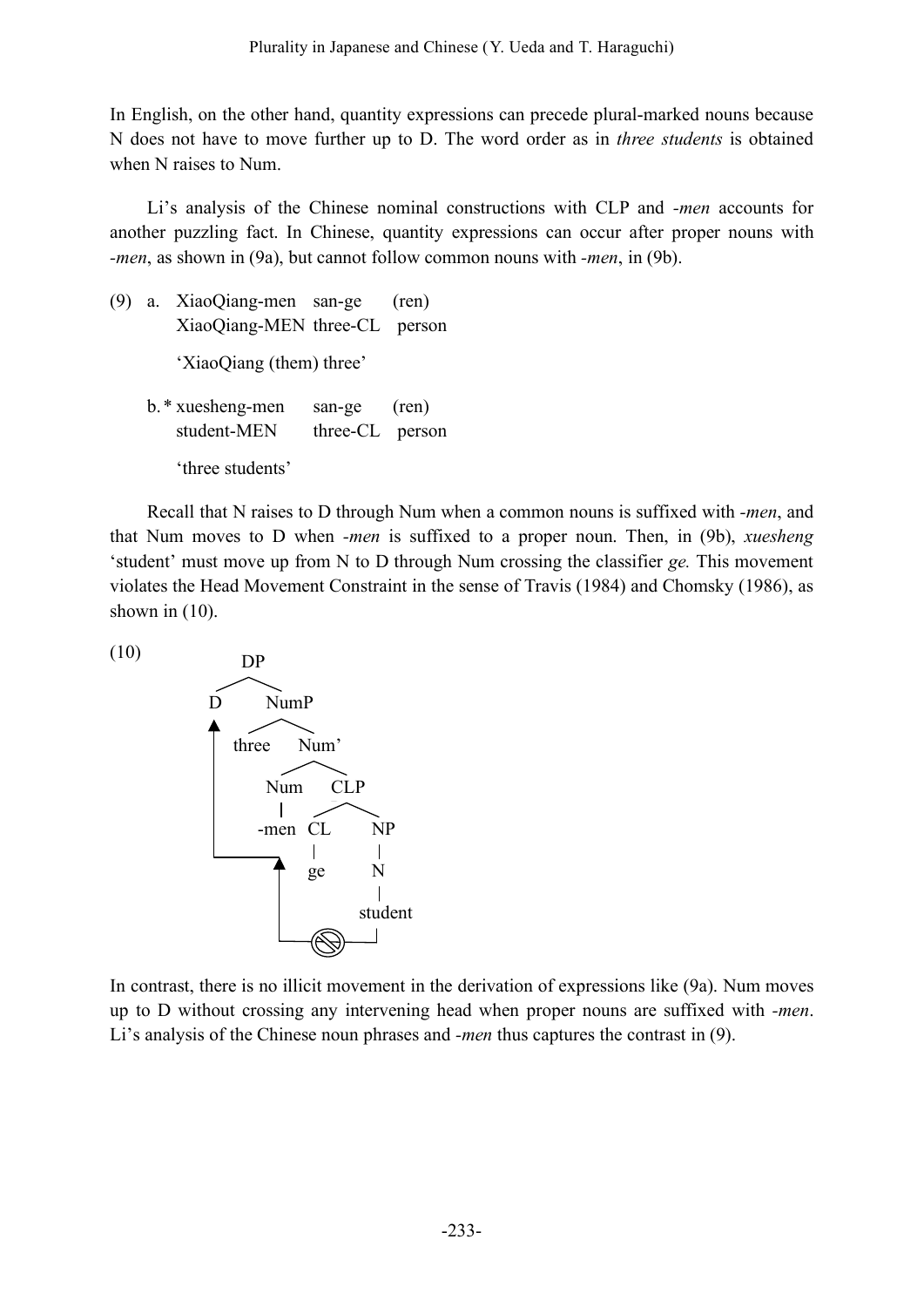## **3. Japanese Nominal Construction and -TATI**

## **3.1 Japanese Nominal Construction**

In Section 2, we have reviewed Li's (1999) analysis of nominal construction and the plural marker in Chinese. In this subsection, we discuss the Japanese nominal construction. One important difference between *-men* and *-tati* is that the Japanese counterpart of (7) is grammatical, as shown in (11).

(11) san-nin-no gakusei-tati three-CL-NO student-TATI 'three students'

That is, a quantity expression may precede a common noun with *-tati.* We show that this difference follows from the hypothesis proposed in Saito, Lin, and Murasugi (2006) that CLP in Japanese, in distinction with Chinese, is an NP adjunct.<sup>3</sup>

It has been argued in the literature that Japanese and Chinese noun phrases are quite similar in structure (Kitagawa and Ross (1982) and many others). For example, they use classifiers for quantity expressions. However, if Japanese and Chinese noun phrases have essentially the same structures except for the Head Parameter, the contrast between (7) and (11) cannot be accounted for. Suppose that (11) has the structure in (12), which parallels (8), the structure Li (1999) assigns to (7).

(12)



In (12), N must move up to Num to obtain the correct word order. This movement, however, violates the Head Movement Constraint just as in the case of (9b). If N stays in situ, *gakusei* 'student' precedes the classifier *nin* and follows the numeral. Then, we can never obtain the correct word order. Thus, (11) must have a structure distinct from (7). In particular, the

<sup>&</sup>lt;sup>3</sup> This was initially pointed out by I-Ta Chris Hsieh in his comments to Saito, Lin, and Murasugi (2006). It was this suggestion that inspired us to work on the comparison of *-men* and *-tati.*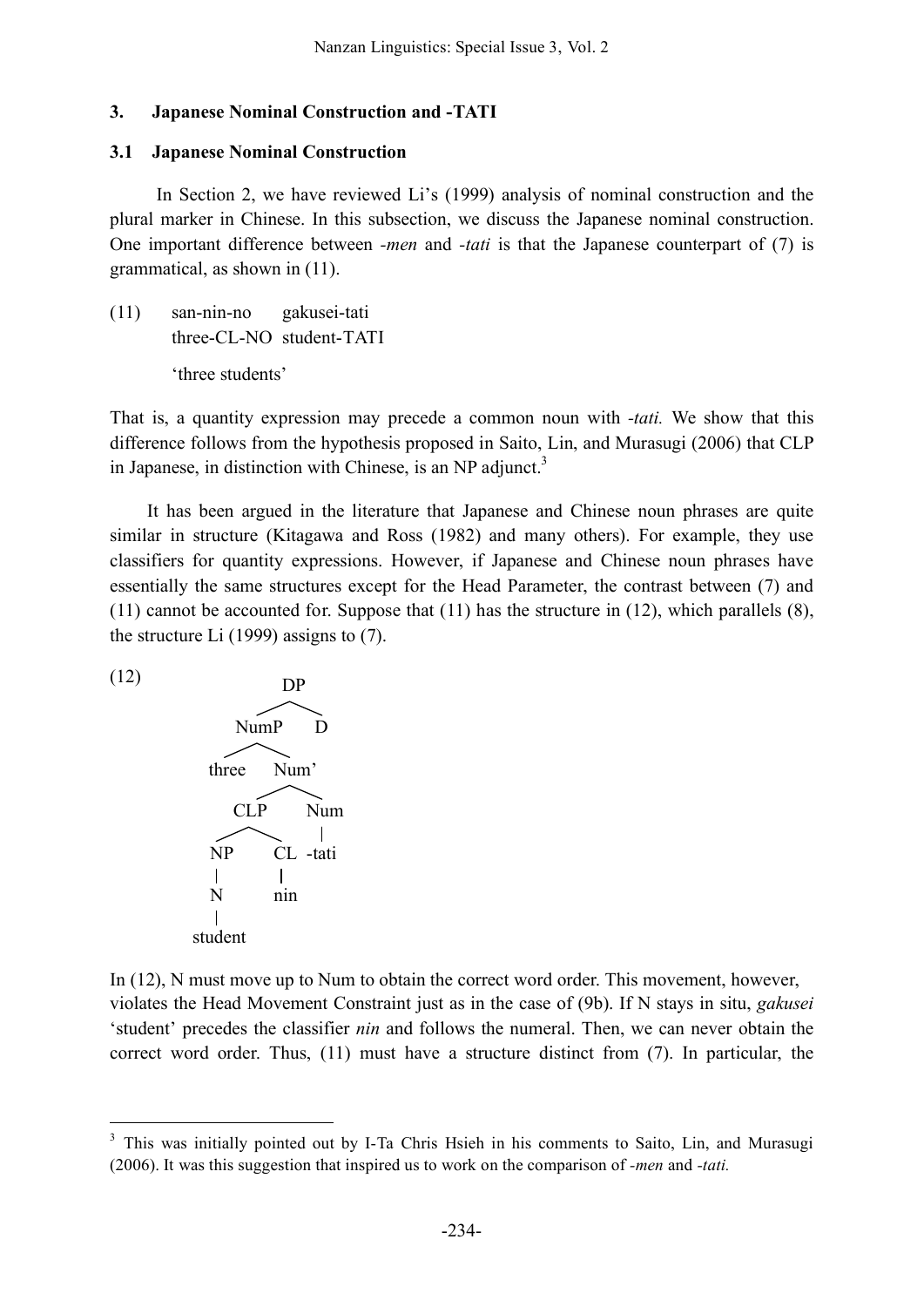grammaticality of (11) suggests that the classifier head should not intervene between N and Num.

The desired structure for (11) is in fact proposed by Saito, Lin, and Murasugi (2006). They propose that in Japanese a numeral and a classifier form a constituent and that it is an NP adjunct. According to their proposal, (11) has the structure shown in (13).

(13)



One piece of evidence for this structure has to do with the possible positions of quantity expression.<sup>4</sup> Consider the sentences in (14).

|  | $(14)$ a. Taroo-wa san-satu-no hon-o  | katta |
|--|---------------------------------------|-------|
|  | Taroo-TOP three-CL-NO book-ACC bought |       |

'Taroo bought three books.'

b. San-satu, Taroo-wa hon-o katta three-CL Taroo-TOP book-ACC bought

As shown in (14b), a quantity expression can appear independently in a position not adjacent to the associate noun*.* In Chinese, however, there is no parallel phenomenon, as indicated in (15).

(15) a. Zhangsan mai-le san-ben shu Zhangsan buy-PERF three-CL book 'Zhangsan bought three books.'

| b. * San-ben, | Zhangsan | mai-le        | shu |
|---------------|----------|---------------|-----|
| three-CL      | Zhangsan | buy-PERF book |     |

Since the numeral and the classifier do not form a constituent in Chinese, a quantity

 $\frac{1}{4}$ <sup>4</sup>A more decisive argument is based on the different patterns Japanese and Chinese show with N'-ellipsis. See Saito, Lin, and Murasugi (2006) for the details.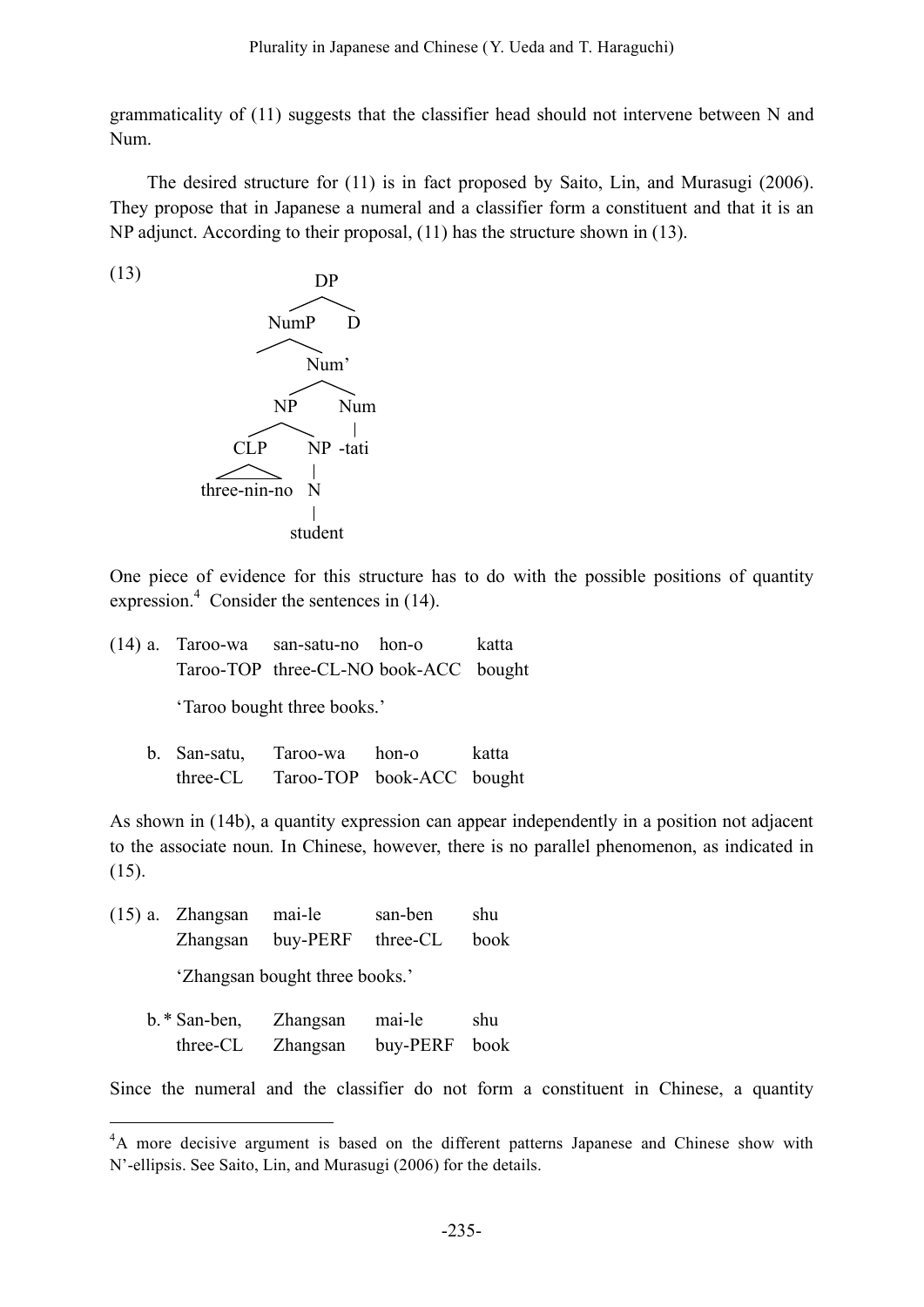expression cannot appear separated from the associate noun. The contrast between (14) and (15) suggests that Japanese and Chinese differ in the structure of quantity expressions.

In (13), the nominal structure based on Saito, Lin, and Murasugi's (2006) proposal, we have the correct word order. There is no intervening head between N and Num. Hence, nothing blocks the suffixation of *-tati* to the noun whether N is raised to Num or *-tati* hops onto the noun. The grammaticality of (11), thus, follows from the analysis of Japanese quantity expressions as NP adjuncts, and provides supporting evidence for Saito, Lin, and Murasugi's (2006) proposal.

# **3.2 -TATI**

As discussed at the outset of this paper, *-tati* and *-men* have many overlapping properties (see Ishii (2000) and Kurafuji (2004) for relevant discussions)*.* For example, both can be suffixed to common nouns, proper nouns, and pronouns.<sup>5</sup> The relevant examples shown in (1) are repeated in (16).

|  | $(16)$ a. (Japanese)<br>gakusei-tati,<br>student-TATI | Taroo-tati,<br>Taroo-TATI       | watasi-tati<br>I-TATI |
|--|-------------------------------------------------------|---------------------------------|-----------------------|
|  | b. (Chinese)                                          |                                 |                       |
|  |                                                       | xuesheng-men, XiaoQiang-men,    | wo-men                |
|  |                                                       | student-MEN XiaoQiang-MEN I-MEN |                       |

Another similarity is the range of interpretations the plural markers yield. Just like *-men, -tati* yields the plural interpretation when attached to common nouns, and it yields the associative interpretation when attached to proper nouns, as exemplified in (17).

- (17) a. gakusei-tati students-TATI 'the students'
	- b. Taroo-tati Taroo-TATI

'Taroo and his associates'

The two suffixes, however, are different in some respects. A prominent difference concerns the multiple occurrence of *-tati*. In Japanese, common nouns and proper nouns can take more than one plural marker, as exemplified in (18).

 $5$  Both also select animate nouns. See Kurafuji (2004) on this point.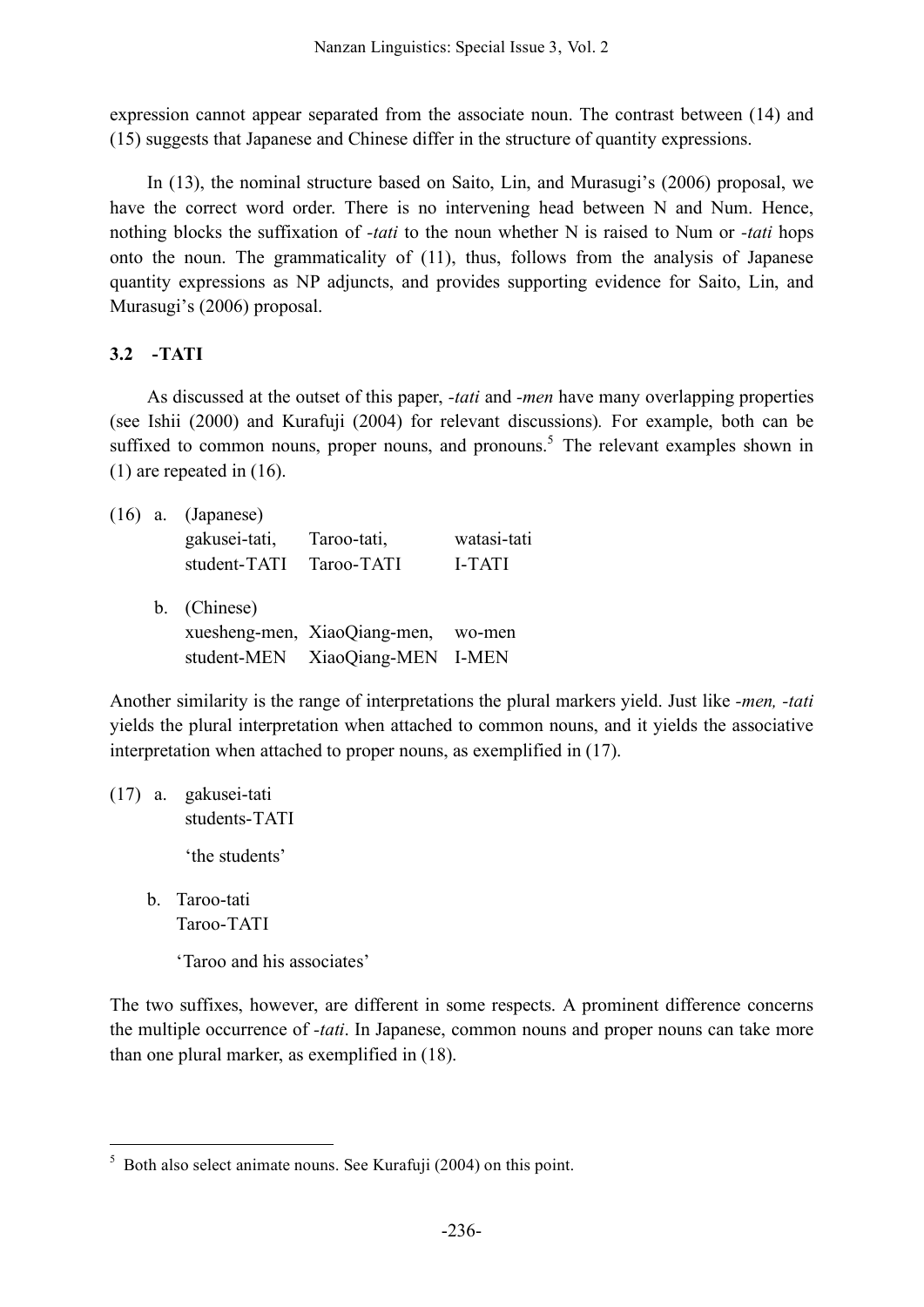(18) a. gakusei-tati-tati student-TATI-TATI

'the students and their associates'

b. Taroo-tati-tati Taroo-TATI-TATI

'Taroo and his associates and their associates'

In contrast, no parallel phenomenon is observed in Chinese, as indicated in (19).

(19) a. \* xuesheng-men-men student-MEN-MEN

> b.\* XiaoQiang-men-men XiaoQIang-MEN-MEN

The contrast shown in (18) and (19) suggests that *-tati* and *-men* are syntactically different. In this subsection, we discuss the syntax of *-tati* in comparison with *-men*.

Let us first take a closer look at the multiple occurrence of *-tati* to examine its possible syntactic position. In both of the examples in (18), the additional markers yield the associative interpretation. That is, recursion is allowed only when the second occurrence of *-tati* has the associative interpretation. It is impossible to have two occurrences of *-tati* with plural interpretation as shown in (20).

(20) \* gakusei-tati-tati student-TATI(PL)-TATI(PL)

'The students'

The impossibility of multiple marking for the plural interpretation in (20) can be accounted for if we assume that multiple occurrence of NumP in a noun phrase is not allowed. This comes into play in Chinese, too. Since *-men* is the head of NumP, the multiple occurrence of *-men* is not allowed.

But there remains a fact to account for. A noun phrase can have more than one plural marker for the associative interpretation in Japanese. If the analysis of plural *-tati* as Num is on the right track, then we cannot identify the additional associative *-tati* as the head of NumP. We propose then that the associative *-tati* is a D on the assumption that the recursion of DP is possible. This is consistent with the fact that the associative *-tati* always occurs on the right edge of a noun phrase, as the ungrammaticality of (21) shows.

(21) \* gakusei-tati-tati student-TATI(ASS)-TATI(PL)

Given that Japanese is head-final, (21) suggests that the associative *-tati* is in a position higher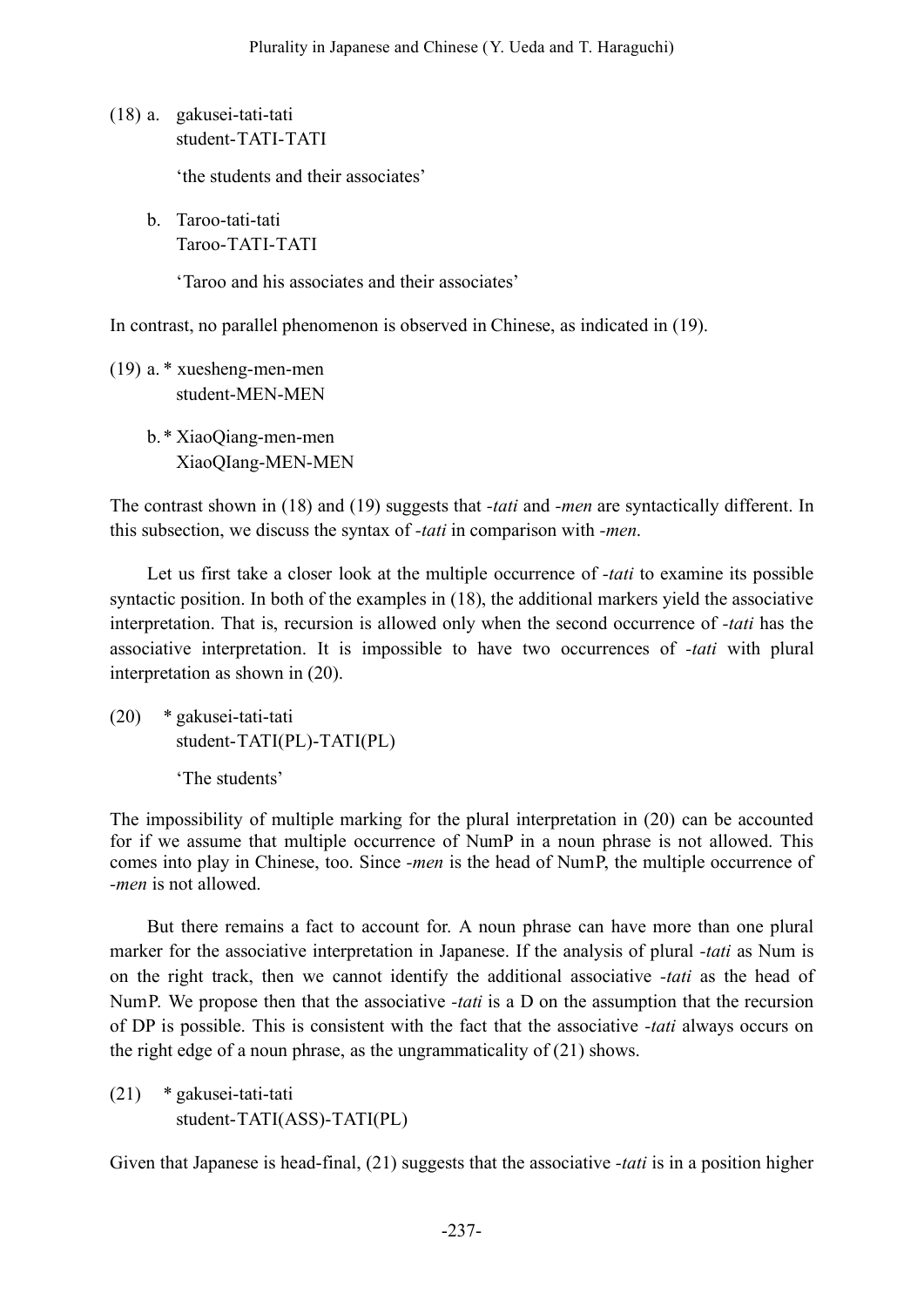than Num. If the plural *-tati* is a Num, and the associative *-tati* is a D, the former must be within the complement of the latter, and hence, must precede it. Thus, the ungrammaticality of (21) is predicted.

We provide two pieces of supporting evidence for the analysis of *-tati* as two distinct morphemes, one being a Num and the other a D. The first evidence is the existence of a plural suffix that yields only the plural interpretation in Japanese. Consider the examples in (22).

- (22) a. sensei-gata teacher-GATA 'the teachers'
	- b.\* Smith-kyoozyu-gata Smith-Professor-GATA

'Professor Smith and his associates'

As in (22), the plural marker *-gata* can be attached only to common nouns to yield the plural interpretation. The multiple occurrence of *-gata* is impossible, as expected.

(23) \* sensei-gata-gata teacher-GATA-GATA

Given our proposal, we can analyze *-gata* straightforwardly as a variant of the plural *-tati*, that is, as a Num. On the other hand, if there is only one *-tati*, a more complicated account would be required to explain the difference between *-gata* and *-tati.*

The second supportive evidence concerns the associative interpretation obtained in plural-marked common nouns in Japanese. Nakanishi and Tomioka (2004) and Mizushima (2007) observe that common nouns with *-tati* can have the associative interpretation in addition to the plural interpretation. This is shown in (24).

(24) gakusei-tati-ga koogisita student-TATI-NOM protested

'The students (and their associates) protested.'

Note first that a common noun in Japanese can have plural interpretation by itself. Thus, (25) is ambiguous as indicated.

(25) gakusei-ga koogisita student-Nom protested 'The student(s) protested.'

This indicates that a plural Num can be null or be analyzed as *-tati.* If *gakusei* can be a DP with a null plural Num (meaning 'the students') and the associative *-tati* is a D that takes a DP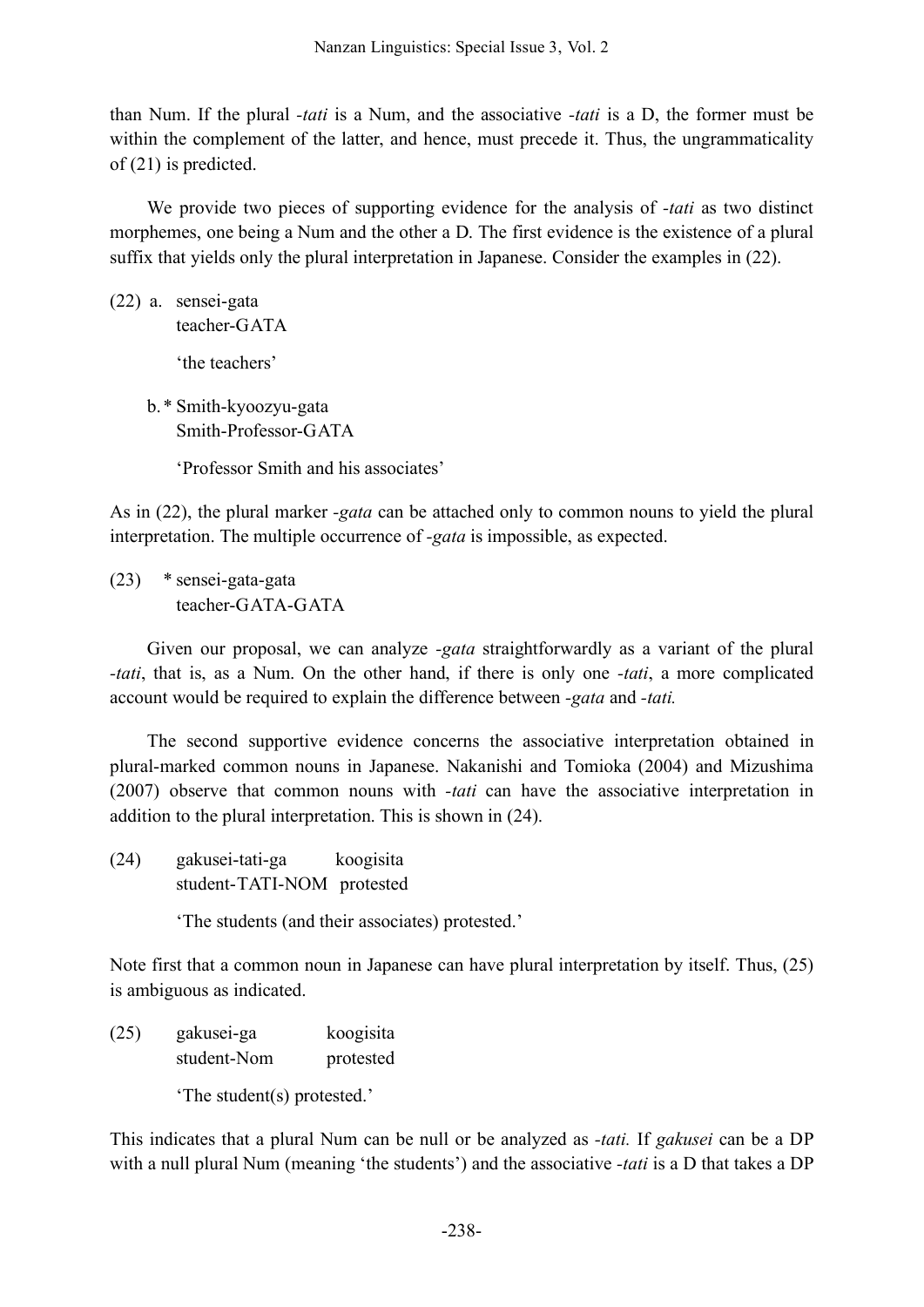complement, the associative interpretation of (24) is in fact predicted. The precise structure for *gakusei-tati* in (24) will be as in (26).



Thus, the analysis of the associative *-tati* as a D renders it possible to capture the associative interpretation of common nouns with *-tati*.

In contrast with Japanese, the associative interpretation is not observed with common nouns followed by *-men*, as shown in (27).

(27) haizi-men zhengzai zai-gongyuan wan child-MEN PRES.PROG in-park play

'The children are playing in the park.'

This is also predicted by our analysis. In Chinese also, a common noun can have plural interpretation by itself. Thus, a plural Num head can be null or be analyzed as *-men.* However, if *haizi* is a DP with a null plural Num, then the Num position is filled and consequently, further suffixation of *-men* should be impossible. This is so because *-men*, unlike *-tati*, is always a Num head and never takes a DP complement. Thus, the absence of the associative interpretation in plural common nouns with *-men* provide further support for Li's (1999) analysis of *-men* as a Num head.

Now we focus on the relationship between the plural markers and their hosts, particularly on the attachment of the plural markers to their hosts. Recall that the suffixation of *-men* to its host requires the head movement of N to Num or of Num to D in Li's analysis. N raises to Num when common nouns are suffixed with *-men*, and Num moves up to D when proper nouns are suffixed with *-men*. However, there is evidence that no head movement is required for the suffixation of *-tati*, and that *-tati* is combined with its host by affix hopping or phonological merger. 6,7

 <sup>6</sup> Then, an intervening head between *-tati* and its host does not induce a violation of the Head Movement Constraint, but breaks the adjacency between the two elements, which is required for affix hopping.

<sup>7</sup> The data come from Martin (1988) and Ishii (2000). They argue that *-tati* is a phrasal suffix.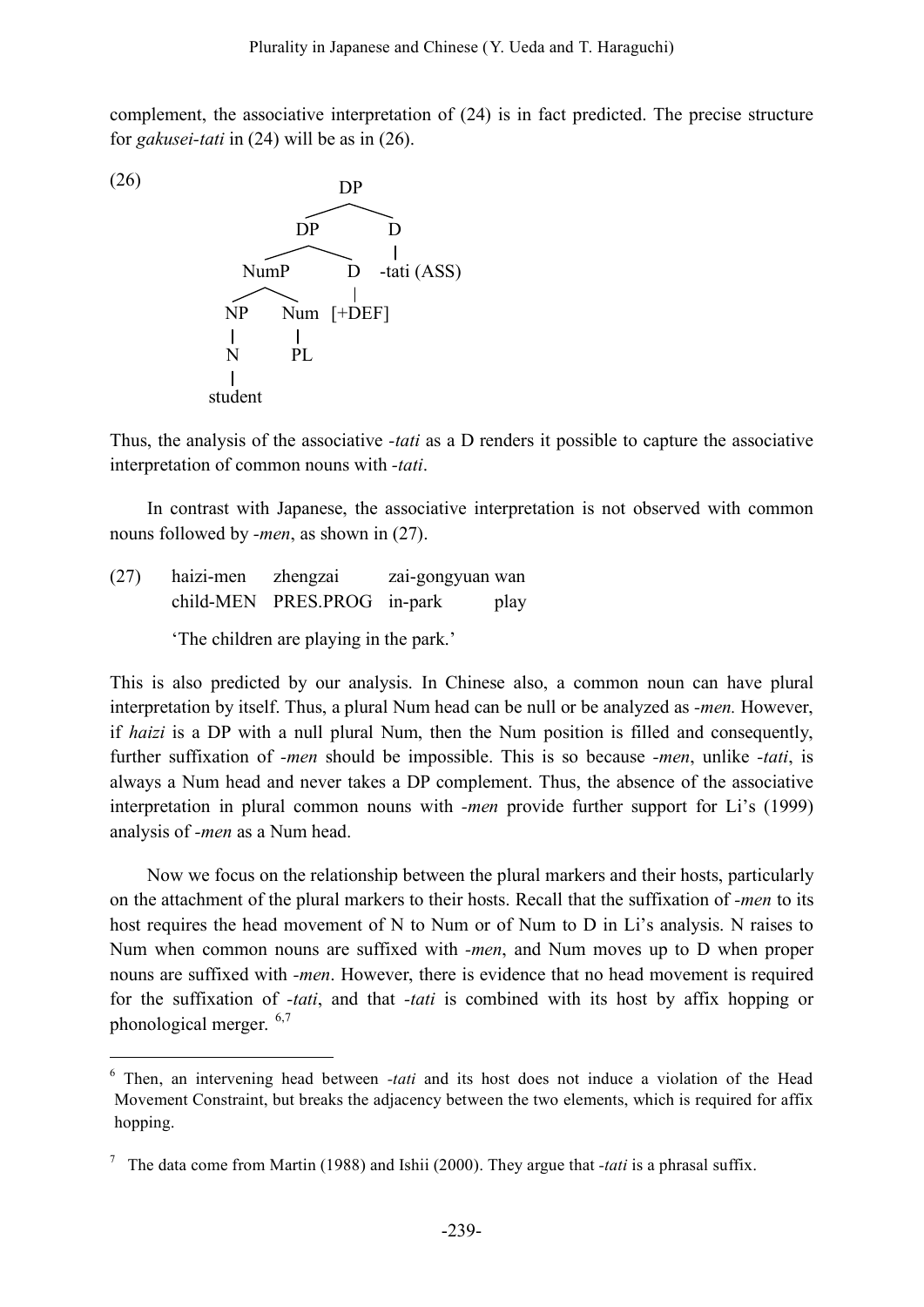Let us first consider the following example, where *-tati* serves as a plural marker for conjoined common nouns:

(28) zyuuroku-nin-no sakka, hyooronka, sisooka, kagakusha-tati sixteen-CL-NO writer critic thinker scientist-TATI

'sixteen writers, critics, thinkers, and scientists'

In (28), the quantity expression quantifies a sequence of conjoined nouns, and *-tati* marks the whole expression as plural. Then, the plural *-tati* in Num may take the conjoined NPs and a quantity expression as its complement, as in (29).



If the rightmost N raises to Num, the movement should violate the coordinate structure constraint and (28) is incorrectly predicated to be ungrammatical. On the other hand, there is no problem with affix hopping if it only requires adjacency. Note that the English counterpart of (28) is totally ungrammatical, as shown in (30).

(30) \* sixteen writer, critic, thinker, scientists

'targeted meaning: sixteen writers, critics, thinkers and scientists'

This is consistent with the analysis that a common noun and *-s* is combined through head movement (Delfitto and Schroten (1991) and Li (1999)).

A similar fact obtains with the associative *-tati*. (31) shows that it can take conjoined proper nouns as its complement.

(31) Taroo to Hanako-tati Taroo and Hanako-TATI

'Taroo and Hanako, and their associates'

Again, if *Taroo* and *Hanako* are Ds, the latter should not be able to move to *-tati* out of the coordinate structure. Thus, the associative *-tati* also seems to hop onto the adjacent D. As expected, the Chinese counterpart of (31) is ungrammatical. This is shown in (32).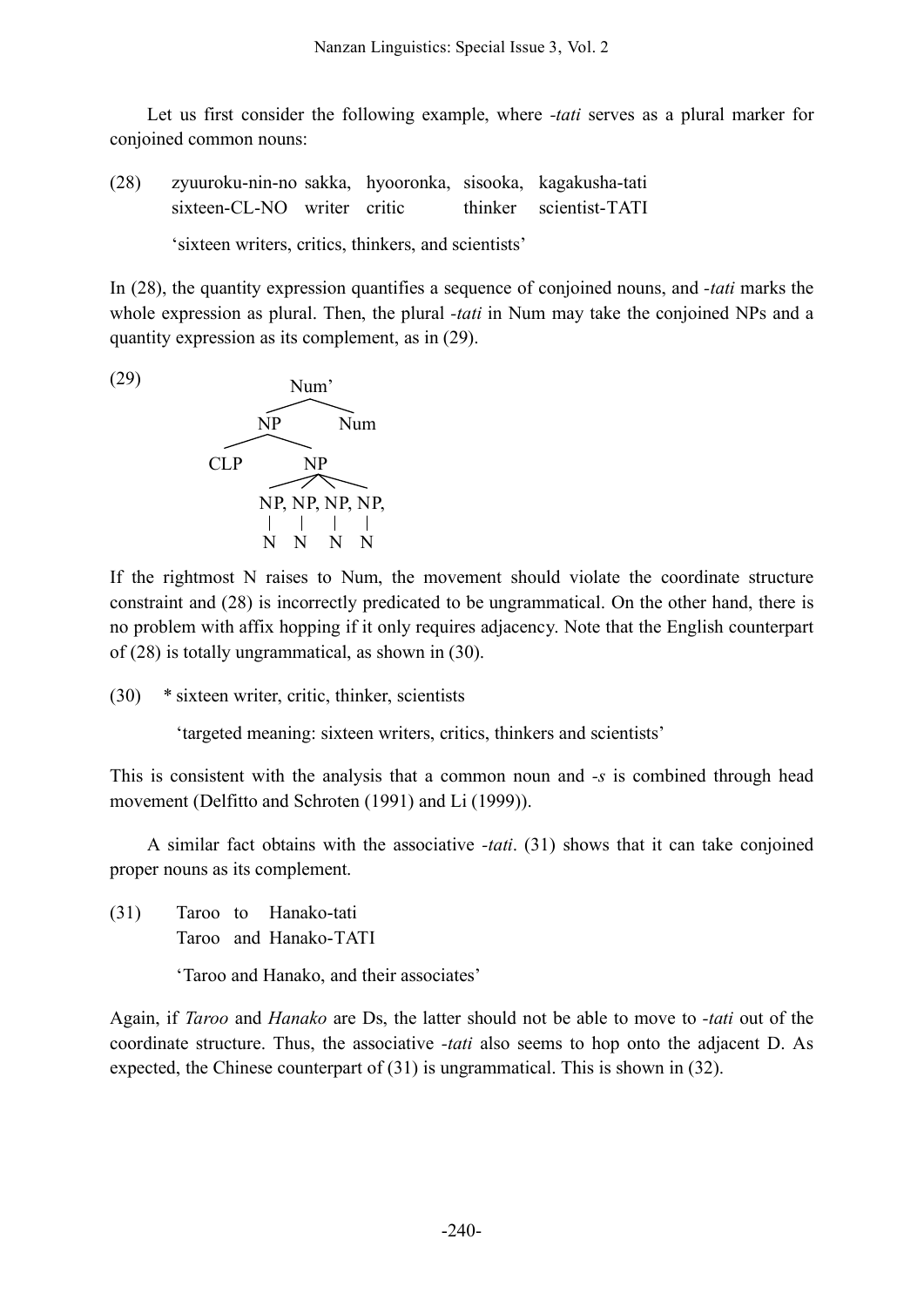(32) \* A-Q he XiaoQiang-men A-Q and XiaoQiang-MEN

'A-Q and XiaoQiang and their associates'

The example can only mean 'A-Q, XiaQiang, and XiaoQiang's assocaites'. This follows from Li's (1999) analysis. If *-men* is the Num in a DP headed by *XiaoQiang*, then it should be able to move to D. But there is no way for it to raise to a conjunction of DPs. Given that *-men* is always a Num head and never takes a DP complement, it is in fact hard to imagine what structure (32) may have.

## **4. Concluding Remarks**

This paper has pursued the comparative syntax of the plural markers and noun phrases in Japanese and Chinese. We have argued that Japanese and Chinese nominal constructions are essentially the same except for the structure and the position of quantity expressions. In Japanese, quantity expressions are best analyzed as NP adjuncts, as proposed in Saito, Lin, and Murasugi (2006). In Chinese, quantity expressions do not form a constituent, and a classifier heads its own projection in the nominal structure. We have also argued that *-tati* and *-men* are structurally different despite their superficial similarities. In Japanese, the plural marker that yields the plural interpretation is generated in Num, and the plural marker that yields the associative interpretation is generated in D. In Chinese, the plural marker is always generated in Num. Further, *-tati* and *-men* are different in the way they are attached to their hosts. In Japanese, no head movement is required when *-tati* is suffixed to common nouns or proper nouns: it simply hops onto the adjacent noun. In Chinese, the head movement of Num or N is required for the suffixation of *-men*.

Finally, we would like to make a small remark on the categorical status of the associative *-tati*. In Li's analysis, *-men* is a 'true' plural marker like *-s* in English in the sense that it is a plural feature in Num. We argue that *-tati*, on the other hand, can be generated in Num and D. What we have shown is that the associative *-tati* occurs in a head position higher than Num, and further that it can appear recursively. For this reason, we proposed that it is a D that takes a DP complement, but whether it is really a D or some other category remains to be seen. We must leave a more precise characterization of the categorical status of the associative *-tati* for future research.

#### **References**

- Baker, M. C. (2003) *Lexical Categories: Verbs, Nouns, and Adjectives*. Cambridge University Press, Cambridge.
- Chao, Y.-R. (1968) *A Grammar of Spoken Chinese*. University of California Press, Berkeley, CA.
- Cheng, L.-S. L., and R. Sybesma. (1999) 'Bare and Not-So-Bare Nouns and the Structure of NP,' *Linguistic Inquiry* 30, 4, 509-542.